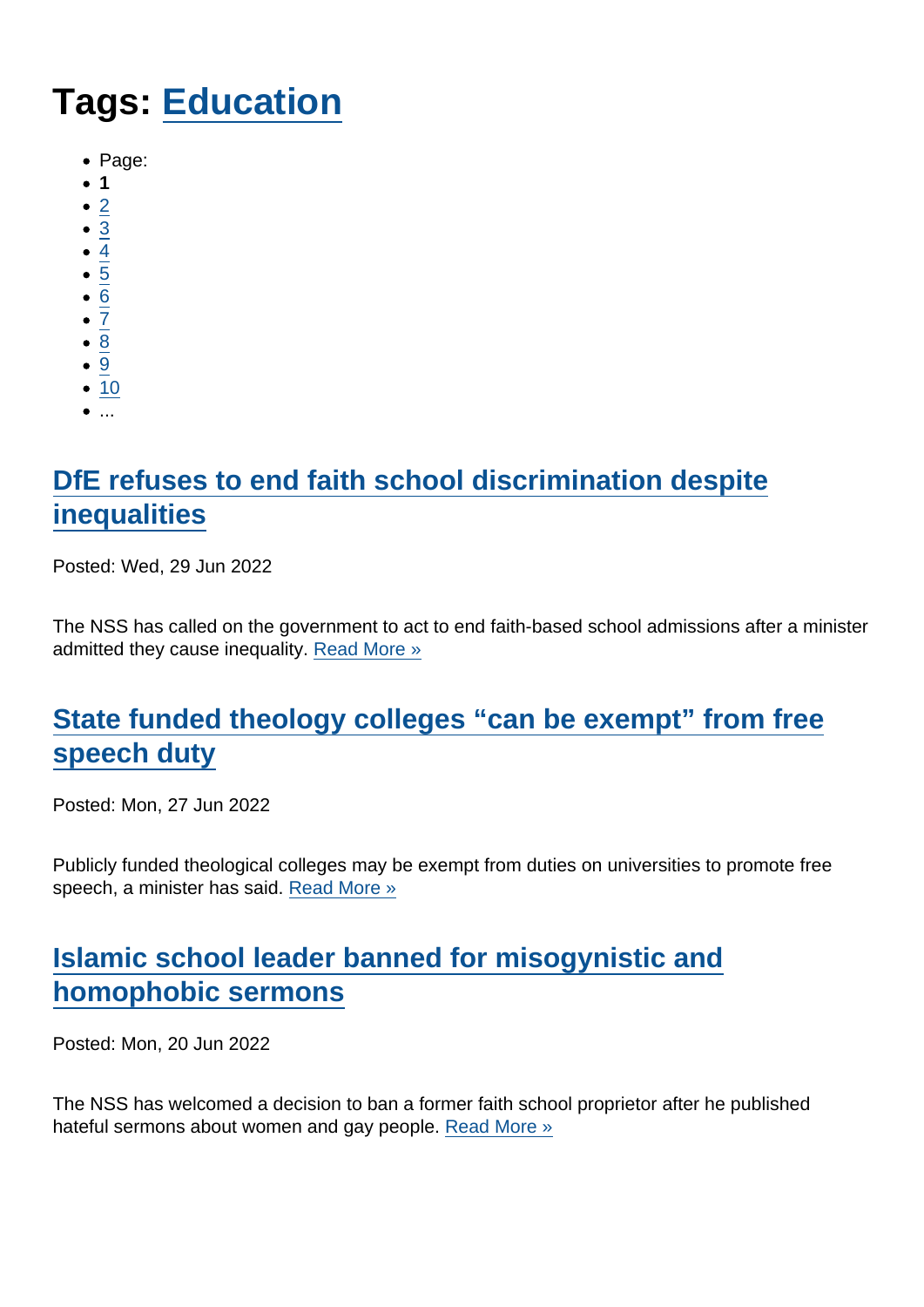#### [Government opposes moves to protect secular schools'](https://www.secularism.org.uk/news/2022/06/government-opposes-moves-to-protect-secular-schools-ethos) [ethos](https://www.secularism.org.uk/news/2022/06/government-opposes-moves-to-protect-secular-schools-ethos)

Posted: Wed, 15 Jun 2022

The government has refused to support amendments to a bill which would help nonreligious academies protect their secular ethos. [Read More »](https://www.secularism.org.uk/news/2022/06/government-opposes-moves-to-protect-secular-schools-ethos)

## [Faith school cancels children's author talk over 'witchcraft'](https://www.secularism.org.uk/news/2022/05/faith-school-cancels-childrens-author-talk-over-witchcraft-fears) [fears](https://www.secularism.org.uk/news/2022/05/faith-school-cancels-childrens-author-talk-over-witchcraft-fears)

Posted: Mon, 23 May 2022

A faith school has reportedly cancelled a visit from a children's author because it feared his books would 'promote witchcraft'. [Read More »](https://www.secularism.org.uk/news/2022/05/faith-school-cancels-childrens-author-talk-over-witchcraft-fears)

#### [Prioritise RE reform not enforcement, NSS tells government](https://www.secularism.org.uk/news/2022/05/prioritise-re-reform-not-enforcement-nss-tells-government)

Posted: Thu, 19 May 2022

The NSS has warned the government education about religion should be reformed, rather than enforced, amid calls to compel schools to teach RE. [Read More »](https://www.secularism.org.uk/news/2022/05/prioritise-re-reform-not-enforcement-nss-tells-government)

#### [State-funded faith school warned by government for sex](https://www.secularism.org.uk/news/2022/05/state-funded-faith-school-warned-by-government-for-sex-discrimination) [discrimination](https://www.secularism.org.uk/news/2022/05/state-funded-faith-school-warned-by-government-for-sex-discrimination)

Posted: Fri, 13 May 2022

A state-funded faith school has been warned by the government after failing an inspection for discriminating against girls. [Read More »](https://www.secularism.org.uk/news/2022/05/state-funded-faith-school-warned-by-government-for-sex-discrimination)

## [Inspectors criticise Catholic Church for banning gay author's](https://www.secularism.org.uk/news/2022/04/inspectors-criticise-catholic-church-for-banning-gay-authors-school-talk) [school talk](https://www.secularism.org.uk/news/2022/04/inspectors-criticise-catholic-church-for-banning-gay-authors-school-talk)

Posted: Thu, 28 Apr 2022

School inspectorate Ofsted has criticised the Catholic Church for forcing a school to cancel a talk by a gay children's author. [Read More »](https://www.secularism.org.uk/news/2022/04/inspectors-criticise-catholic-church-for-banning-gay-authors-school-talk)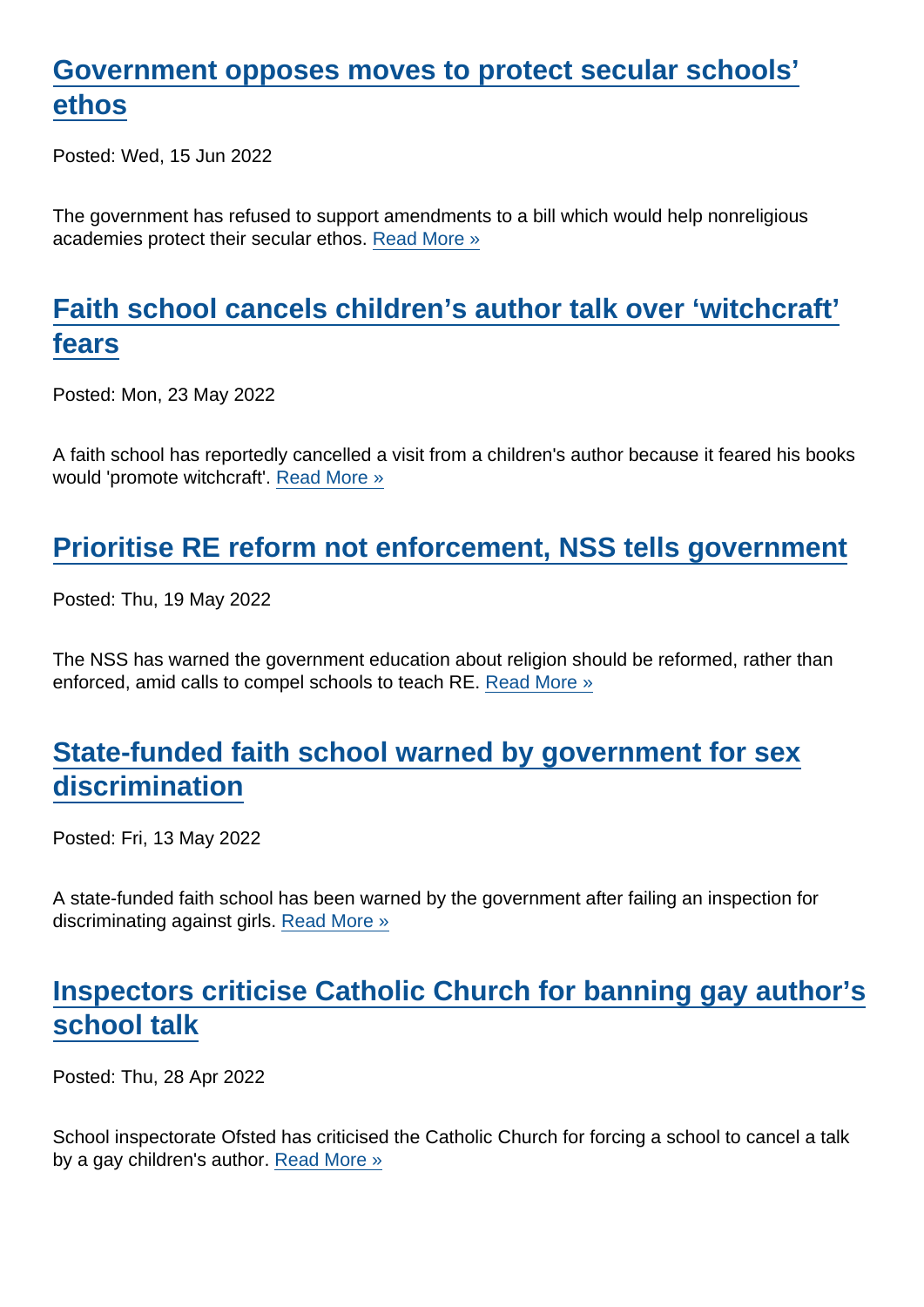## [NSS calls on Wigan Council to rethink non-faith school](https://www.secularism.org.uk/news/2022/04/nss-calls-on-wigan-council-to-rethink-non-faith-school-closure) [closure](https://www.secularism.org.uk/news/2022/04/nss-calls-on-wigan-council-to-rethink-non-faith-school-closure)

Posted: Tue, 12 Apr 2022

The NSS has called on a council not to close a community primary school, warning the move would devastate local secular school provision. [Read More »](https://www.secularism.org.uk/news/2022/04/nss-calls-on-wigan-council-to-rethink-non-faith-school-closure)

#### [NSS welcomes equality protections for NI teachers](https://www.secularism.org.uk/news/2022/03/nss-welcomes-equality-protections-for-ni-teachers)

Posted: Fri, 25 Mar 2022

Legislation banning religious discrimination against teachers in schools has unanimously passed the Northern Ireland Legislative Assembly, and is expected to come into force in the next two years. [Read More »](https://www.secularism.org.uk/news/2022/03/nss-welcomes-equality-protections-for-ni-teachers)

## [State-funded faith school unlawfully segregates girls, Ofsted](https://www.secularism.org.uk/news/2022/03/state-funded-faith-school-unlawfully-segregates-girls-ofsted-finds) [finds](https://www.secularism.org.uk/news/2022/03/state-funded-faith-school-unlawfully-segregates-girls-ofsted-finds)

Posted: Tue, 15 Mar 2022

A state-funded faith school is breaking the law by segregating girls, the school inspectorate has said. [Read More »](https://www.secularism.org.uk/news/2022/03/state-funded-faith-school-unlawfully-segregates-girls-ofsted-finds)

## [NSS event to explore future of inclusive education in N](https://www.secularism.org.uk/news/2022/03/nss-event-to-explore-future-of-inclusive-education-in-n-ireland) [Ireland](https://www.secularism.org.uk/news/2022/03/nss-event-to-explore-future-of-inclusive-education-in-n-ireland)

Posted: Thu, 10 Mar 2022

An NSS online conference will bring together reformers, politicians and academics to set out a secularist vision for education in NI. [Read More »](https://www.secularism.org.uk/news/2022/03/nss-event-to-explore-future-of-inclusive-education-in-n-ireland)

#### [NSS condemns faith school cancellation of gay author](https://www.secularism.org.uk/news/2022/03/nss-condemns-faith-school-cancellation-of-gay-author)

Posted: Wed, 09 Mar 2022

The NSS has said religious control over state schools must be challenged after a Catholic diocese cancelled a talk by a gay author. [Read More »](https://www.secularism.org.uk/news/2022/03/nss-condemns-faith-school-cancellation-of-gay-author)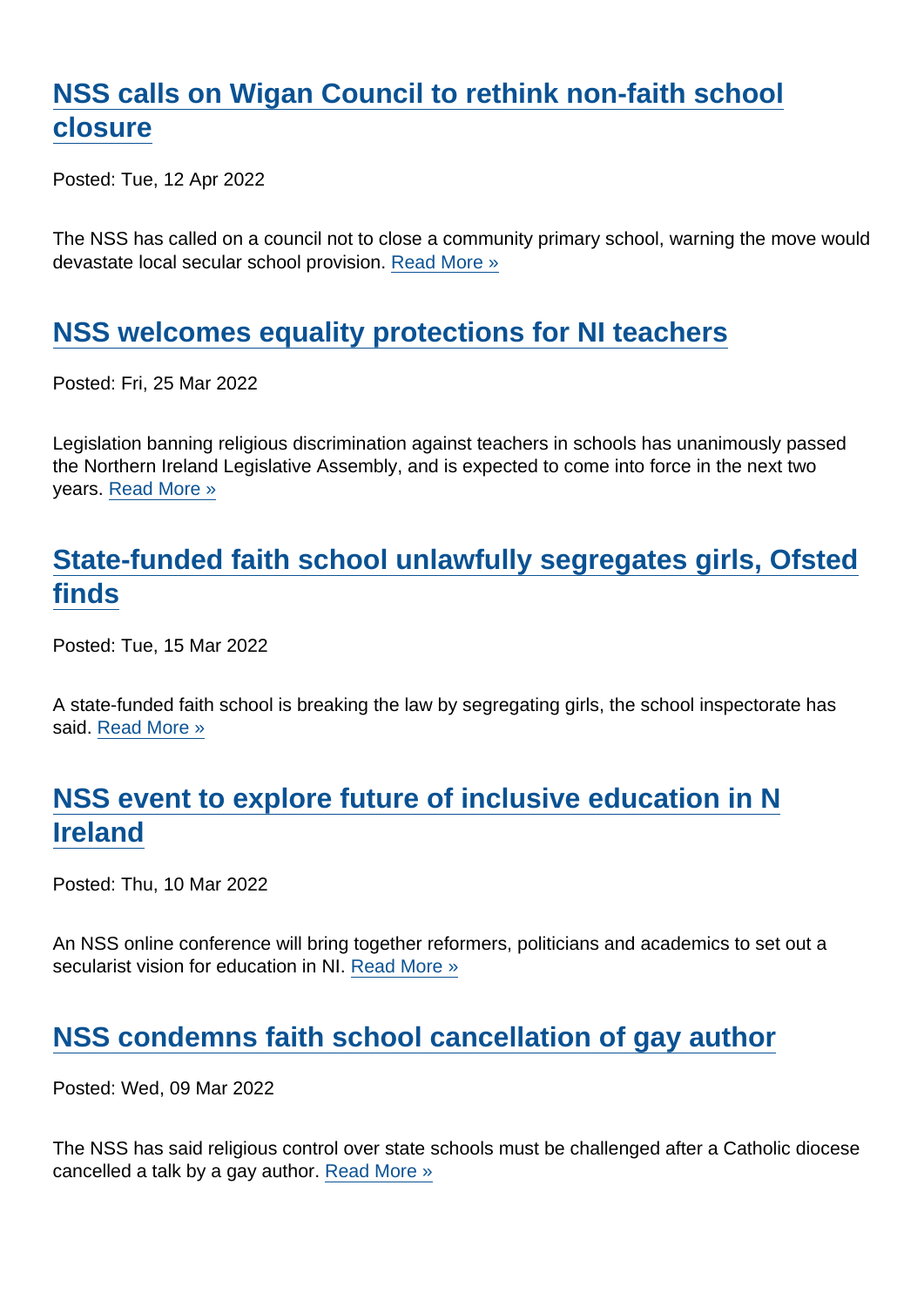## [Wigan to close non-faith school despite lack of secular](https://www.secularism.org.uk/news/2022/02/wigan-to-close-non-faith-school-despite-lack-of-secular-options) [options](https://www.secularism.org.uk/news/2022/02/wigan-to-close-non-faith-school-despite-lack-of-secular-options)

Posted: Thu, 10 Feb 2022

The National Secular Society has criticised a council's plans to close a community school to keep a Catholic school open. [Read More »](https://www.secularism.org.uk/news/2022/02/wigan-to-close-non-faith-school-despite-lack-of-secular-options)

## [NSS backs reduction in religious selection at Suffolk faith](https://www.secularism.org.uk/news/2022/02/nss-backs-reduction-in-religious-selection-at-suffolk-faith-schools) [schools](https://www.secularism.org.uk/news/2022/02/nss-backs-reduction-in-religious-selection-at-suffolk-faith-schools)

Posted: Thu, 10 Feb 2022

The NSS has welcomed a decision to end religious selection in some Church of England faith schools in Suffolk. [Read More »](https://www.secularism.org.uk/news/2022/02/nss-backs-reduction-in-religious-selection-at-suffolk-faith-schools)

## [Roll back religious privilege in NI education, says NSS](https://www.secularism.org.uk/news/2022/02/roll-back-religious-privilege-in-ni-education-says-nss)

Posted: Wed, 09 Feb 2022

The NSS has told an education panel in NI that removing religious privilege is necessary to ensure inclusivity in schools. [Read More »](https://www.secularism.org.uk/news/2022/02/roll-back-religious-privilege-in-ni-education-says-nss)

#### [Two inclusive education bills progress in NI Assembly](https://www.secularism.org.uk/news/2022/01/two-inclusive-education-bills-progress-in-ni-assembly)

Posted: Thu, 20 Jan 2022

Two bills supported by the NSS that would make education in Northern Ireland more inclusive have progressed in the assembly. [Read More »](https://www.secularism.org.uk/news/2022/01/two-inclusive-education-bills-progress-in-ni-assembly)

#### [RE promotes religiosity but not morality, German study finds](https://www.secularism.org.uk/news/2022/01/re-promotes-religiosity-but-not-morality-german-study-finds)

Posted: Tue, 18 Jan 2022

Religious education promotes religiosity but not broadly shared moral and political values, research suggests. [Read More »](https://www.secularism.org.uk/news/2022/01/re-promotes-religiosity-but-not-morality-german-study-finds)